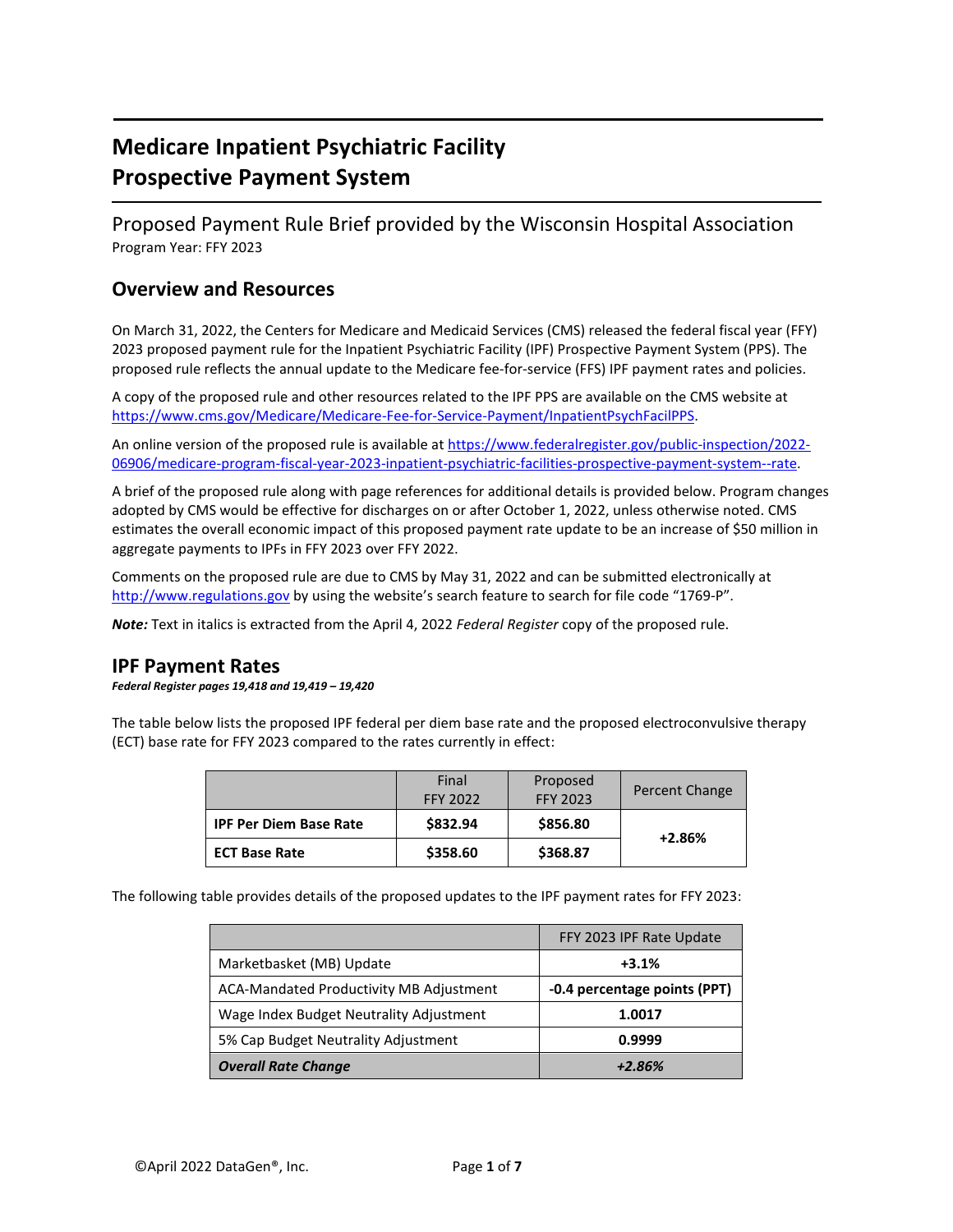### **Wage Index, COLA, Labor-Related Share, and Revised CBSA Delineations**

*Federal Register pages 19,418 – 19,419, 19,422 – 19,425, and 19,426 – 19,427* 

The labor-related portions of the IPF per diem base rate and the ECT base rate are adjusted for differences in area wage levels using a wage index. CMS is proposing to continue to use the current year pre-floor, pre-reclassification IPPS wage index for FFY 2023 to adjust payment rates for labor market differences.

CMS estimates the labor-related portion of the IPF standard rate and also adjusts for differences in area wage levels, using a wage index. CMS is proposing to increase the labor-related share of the IPF per diem base rate and the ECT base rate from 77.2% in FFY 2022 to 77.4% for FFY 2023.

A complete list of the proposed IPF wage indexes for payment in FFY 2023 is available on the CMS website: [https://www.cms.gov/Medicare/Medicare-Fee-for-Service-Payment/InpatientPsychFacilPPS/WageIndex.html.](https://www.cms.gov/Medicare/Medicare-Fee-for-Service-Payment/InpatientPsychFacilPPS/WageIndex.html)

CMS is proposing a budget neutrality factor of 1.0017 for FFY 2023 to ensure that aggregate payments made under the IPF PPS are not greater or less than would otherwise be made if wage adjustments had not changed. CMS is also proposing a factor of 0.9999 for budget neutrality associated with the 5% wage index cap, described below.

In the past, CMS has implemented wage index transition policies with limited duration in order to phase in significant changes to labor market areas with the intent to mitigate short-term negative impact to affected providers. Additionally, CMS recognizes that there are also year-to-year fluctuations in wage indexes that can occur due to external factors beyond a provider's control. In order to reduce large swings in year-to-year wage index changes and increase the predictability of IRF payments, CMS is proposing to apply a 5% cap on any decrease of the FFY 2023 IPF wage index, and all future IPF wage indexes, compared with the previous year's wage index. The cap is proposed to be applied regardless of the reason for the decrease and implemented in a budget neutral manner. This also means that if an IPF's prior FFY wage index is calculated with the application of the 5% cap, the following year's wage index would not be less than 95% of the IPF's capped wage index in the prior FFY. Lastly, CMS proposes that a new IPF be paid the wage index for the area in which it is geographically located for its first full or partial FFY with no cap applied, because a new IPF would not have a wage index in the prior FFY.

For IPFs in Alaska and Hawaii, the IPF PPS provides a cost-of-living adjustment (COLA). The COLA is applied by multiplying the non-labor-related portions of the per diem base rate and the ECT base rate by the applicable COLA factor. Under the IPPS COLA policy, the COLA updates are determined every four years, when the IPPS market basket is rebased. CMS is proposing to continue to use the existing IPF PPS COLA factors for FFY 2023 which are shown in Addendum A, as well as in Table 2 on page 19,427 of the *Federal Register* of the proposed rule.

#### **Adjustments to the IPF Payment Rates**

*Federal Register pages 19,420 – 19,422, 19,425 – 19,427*

For FFY 2023, CMS is proposing to retain the facility and patient-level adjustments currently used for FFY 2021 IPF PPS. The adjustments are described below in detail.

- Emergency Department (ED) Adjustment *(Federal Register page 19,427):* For FFY 2023, IPFs with a qualifying ED are proposed to continue to receive an adjustment factor of 1.31 as the variable per diem adjustment for day 1 of each stay. This adjustment is intended to account for the costs associated with maintaining a full-service ED. The ED adjustment applies to all IPF admissions, regardless of whether a patient receives preadmission services in the hospital's ED. The 1.31 ED adjustment is not made when a patient is discharged from an acute care hospital or Critical Access Hospital (CAH) and admitted to the same hospital or CAH's psychiatric unit, and in such cases, the IPF receives an ED adjustment factor of 1.19.
- Teaching Adjustment *(Federal Register pages 19,425 – 19,426):* IPFs with teaching programs are proposed to continue to receive an adjustment to the per diem rate to account for the higher indirect operating costs experienced by hospitals that participate in graduate medical education (GME) programs. CMS is proposing to maintain the teaching adjustment coefficient value at 0.5150 for FFY 2023. The teaching adjustment is based on the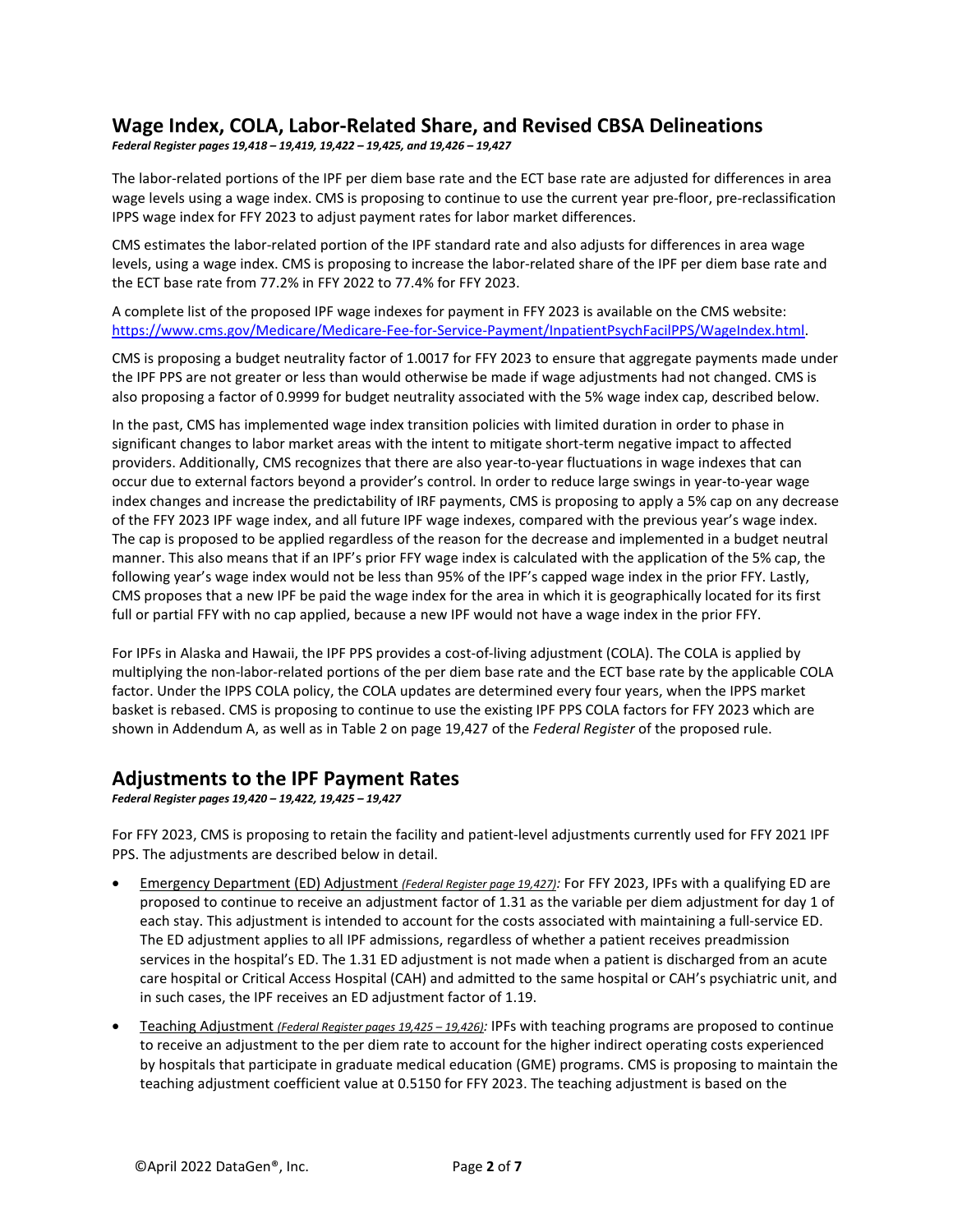number of full-time equivalent (FTE) interns and residents training in the IPF and the IPF's average daily census (ADC).

CMS is also proposing to maintain the formula to calculate the teaching adjustment and to continue to allow temporary adjustments to FTE caps to reflect residents added due to closure of an IPF or closure of an IPF's medical residency training program.

- Rural Adjustment *(Federal Register page 19,425):* IPFs located in rural areas receive an adjustment to the per diem rate of 1.17. This adjustment is provided because an analysis by CMS determined that the per diem cost of rural IPFs was 17% higher than that of urban IPFs. CMS is proposing to continue this adjustment in FFY 2023.
- Patient Condition (MS-DRG) Adjustment *(Federal Register pages 19,420 -19,421):* For FFY 2023, CMS is proposing to continue to utilize the Medicare-Severity Diagnosis Related Group (MS-DRG) system used under the IPPS to classify Medicare patients treated in IPFs.

As has been the case in prior years, principal diagnoses codes (ICD-10-CMs) that group to one of 17 MS-DRGs recognized under the IPF PPS will receive a DRG adjustment. Principal diagnoses that do not group to one of the designated MS-DRGs recognized under the IPF PPS would still receive the federal per diem base rate and all other applicable adjustments, but the payment will not include a DRG adjustment. The following table lists the 17 MS-DRGs that are proposed to be eligible for a MS-DRG adjustment under the IPF PPS for FFY 2023. These are the same as the adjustment levels currently in place.

| <b>MS-DRG</b> | <b>Description</b>                                                  |      |
|---------------|---------------------------------------------------------------------|------|
| 056           | Degenerative nervous system disorders w MCC                         | 1.05 |
| 057           | Degenerative nervous system disorders w/o MCC                       | 1.05 |
| 080           | Non-traumatic stupor & coma w MCC                                   | 1.07 |
| 081           | Non-traumatic stupor & coma w/o MCC                                 | 1.07 |
| 876           | O.R. procedure w principal diagnoses of mental illness              | 1.22 |
| 880           | Acute adjustment reaction & psychosocial dysfunction                | 1.05 |
| 881           | Depressive neuroses                                                 | 0.99 |
| 882           | Neuroses except depressive                                          | 1.02 |
| 883           | Disorders of personality & impulse control                          | 1.02 |
| 884           | Organic disturbances & mental retardation                           | 1.03 |
| 885           | Psychoses                                                           | 1.00 |
| 886           | Behavioral & developmental disorders                                | 0.99 |
| 887           | Other mental disorder diagnoses                                     | 0.92 |
| 894           | Alcohol/drug abuse or dependence, left AMA                          | 0.97 |
| 895           | Alcohol/drug abuse or dependence w rehabilitation therapy           | 1.02 |
| 896           | Alcohol/drug abuse or dependence w/o rehabilitation therapy w MCC   | 0.88 |
| 897           | Alcohol/drug abuse or dependence w/o rehabilitation therapy w/o MCC | 0.88 |

• Patient Comorbid Condition Adjustment *(Federal Register pages 19,421 – 19,422):* For FFY 2023, CMS is proposing to continue to recognize 17 comorbidity categories for which an adjustment to the per diem rate can be applied. For each claim, an IPF may receive only one comorbidity adjustment per comorbidity category, but it may receive an adjustment for more than one category. The following table lists the proposed comorbid condition payment adjustments for FFY 2023. These are the same as the adjustment levels currently in place.

| <b>Description of Comorbidity</b>         | Adjustment<br><b>Factor</b> |
|-------------------------------------------|-----------------------------|
| Artificial Openings-Digestive and Urinary | 1.08                        |
| <b>Cardiac Conditions</b>                 | 1 1 1                       |
| Chronic Obstructive Pulmonary Disease     | 112                         |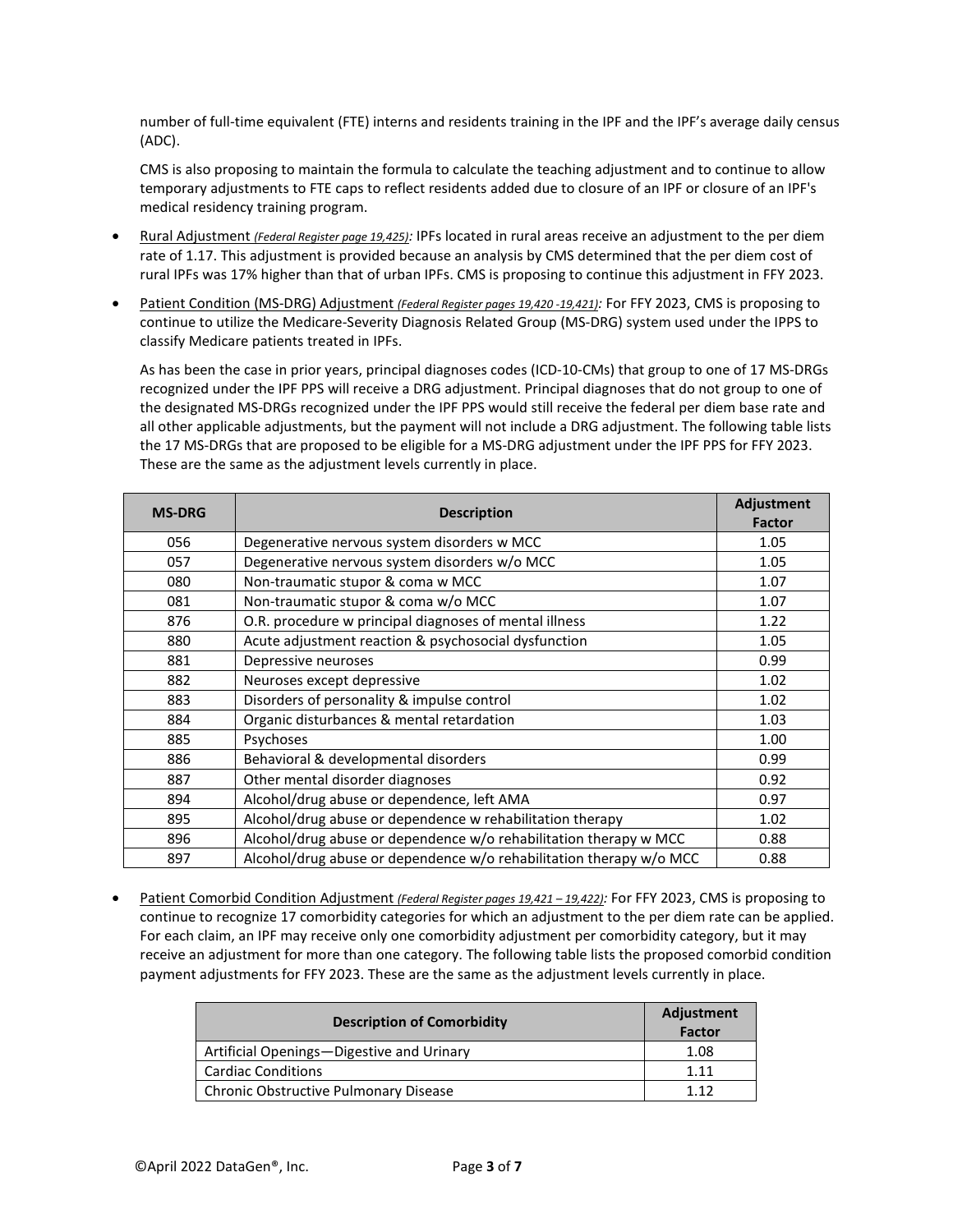| <b>Coagulation Factor Deficits</b>                    | 1.13 |
|-------------------------------------------------------|------|
| Developmental Disabilities                            | 1.04 |
| Drug and/or Alcohol Induced Mental Disorders          | 1.03 |
| <b>Eating and Conduct Disorders</b>                   | 1.12 |
| Gangrene                                              | 1.10 |
| <b>Infectious Diseases</b>                            | 1.07 |
| <b>Oncology Treatment</b>                             | 1.07 |
| Poisoning                                             | 1.11 |
| Renal Failure, Acute                                  | 1.11 |
| Renal Failure, Chronic                                | 1.11 |
| Severe Musculoskeletal and Connective Tissue Diseases | 1.09 |
| Severe Protein Calorie Malnutrition                   | 1.13 |
| Tracheostomy                                          | 1.06 |
| Uncontrolled Diabetes Mellitus                        | 1.05 |

• Patient Age Adjustment *(Federal Register page 19,422):* CMS is proposing to maintain the patient age adjustment for FFY 2023 as a previous analysis by CMS had shown that IPF per diem costs increase with patient age. The following table lists the proposed patient age adjustments for FFY 2023. These are the same as the adjustment levels currently in place.

| Age             | <b>Adjustment Factor</b> | Age             | <b>Adjustment Factor</b> |
|-----------------|--------------------------|-----------------|--------------------------|
| Under 45        | 1.00                     | 65 and under 70 | 1.10                     |
| 45 and under 50 | 1.01                     | 70 and under 75 | 1.13                     |
| 50 and under 55 | 1.02                     | 75 and under 80 | 1.15                     |
| 55 and under 60 | 1.04                     | 80 and over     | 1 1 7                    |
| 60 and under 65 | 1.07                     |                 |                          |

• Patient Variable Per Diem Adjustment *(Federal Register page 19,422):* For FFY 2023, the per diem rate is proposed to continue to be adjusted based on patient length-of-stay (LOS) using variable per diem adjustment. An analysis by CMS has shown that per diem costs decline as the LOS increases. Currently, variable per diem adjustments begin on day 1 (adjustment of 1.19 or 1.31, depending on the presence of an ED – see "ED Adjustment" section) and gradually decline until day 21 of a patient's stay. For day 22 and thereafter, the variable per diem adjustment remains the same each day for the remainder of the stay. The following table lists the proposed variable per diem adjustment factors for FFY 2023. These are the same as the adjustment levels currently in place.

| Day-of-Stay | <b>Adjustment Factor</b>     | Day-of-Stay  | <b>Adjustment Factor</b> |
|-------------|------------------------------|--------------|--------------------------|
| Day 1       | 1.19 (w/o ED) or 1.31 (w/ED) | Day 12       | 0.99                     |
| Day 2       | 1.12                         | Day 13       | 0.99                     |
| Day 3       | 1.08                         | Day 14       | 0.99                     |
| Day 4       | 1.05                         | Day 15       | 0.98                     |
| Day 5       | 1.04                         | Day $16$     | 0.97                     |
| Day 6       | 1.02                         | Day 17       | 0.97                     |
| Day 7       | 1.01                         | Day 18       | 0.96                     |
| Day 8       | 1.01                         | Day 19       | 0.95                     |
| Day 9       | 1.00                         | Day 20       | 0.95                     |
| Day $10$    | 1.00                         | Day 21       | 0.95                     |
| Day 11      | 0.99                         | After Day 21 | 0.92                     |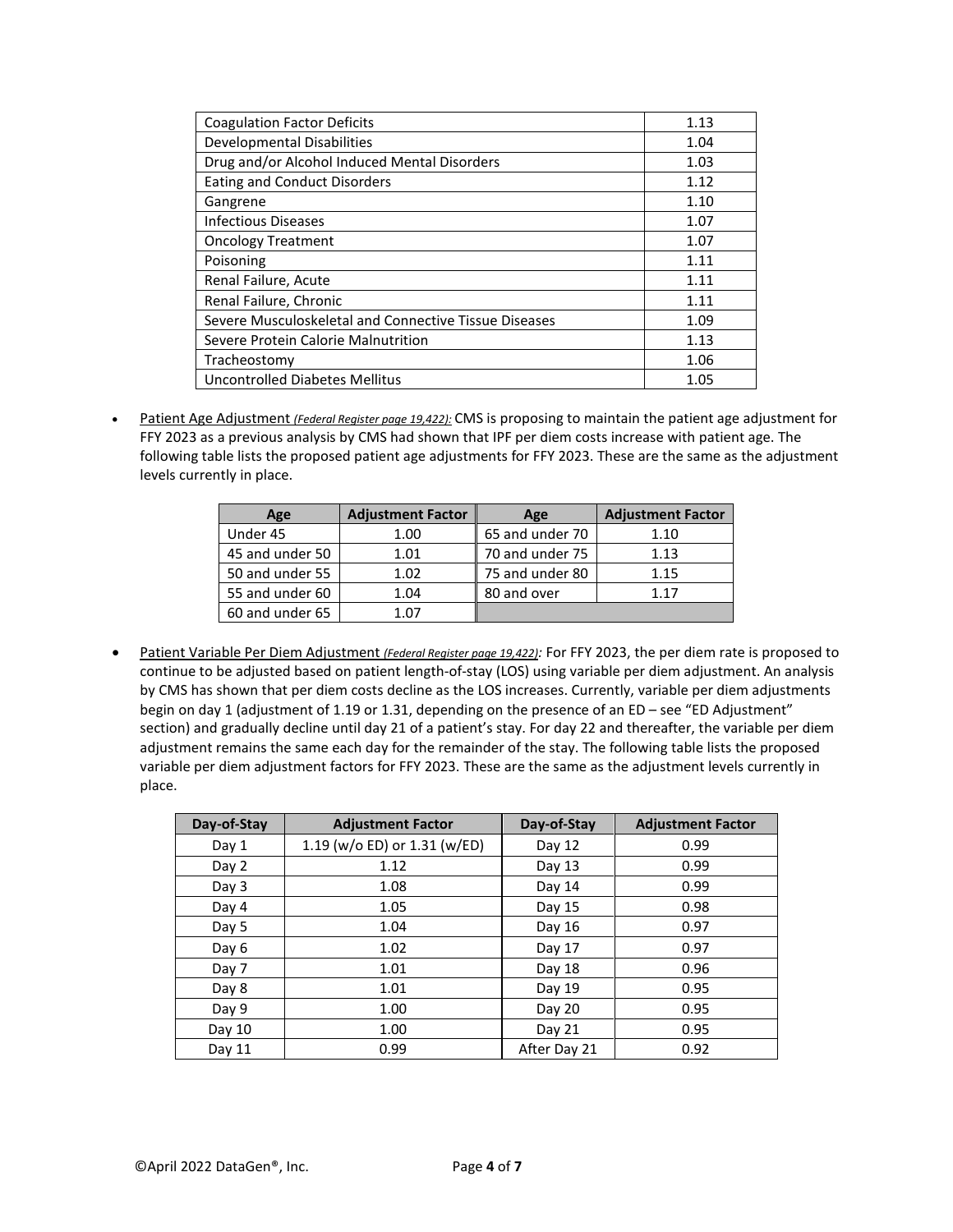# **Outlier Payments**

*Federal Register pages 19,427 – 19,428* 

Outlier payments were established under the IPF PPS to provide additional payments for extremely costly cases. Outlier payments are made when an IPF's estimated total cost for a case exceeds a fixed dollar loss threshold amount (multiplied by the IPF's facility-level adjustments) plus the federal per diem payment amount for the case. Costs are determined by multiplying the facility's overall cost-to-charge ratio (CCR) by the allowable charges for the case. When a case qualifies for an outlier payment, CMS pays 80% of the difference between the estimated cost for the case and the adjusted threshold amount for the first through ninth day of the stay, and then 60% of the difference for the tenth day onwards. The varying 80% and 60% "loss sharing ratios" were established to discourage IPFs from increasing patient LOS in order to receive outlier payments.

CMS has established a target of 2.0% of total IPF PPS payments to be set aside for high cost outliers. To meet this target for FFY 2023, CMS is proposing to update the outlier threshold of \$24,270, a 51.3% increase over the FFY 2022 threshold of \$16,040. To calculate this outlier threshold, CMS is proposing to use FFY 2021 claims, excluding providers if their change in estimated average cost per day is outside 3 standard deviations from the mean.

## **Updates to the IPF Cost-to-Charge Ratio (CCR) Ceiling**

*Federal Register page 19,428* 

CMS applies a ceiling to IPF's CCRs. If an individual IPF's CCR exceeds the appropriate urban or rural ceiling, the IPF's CCR is replaced with the appropriate national median CCR for that FFY, either urban or rural. The national urban and rural CCRs and the national urban and rural CCR ceilings for IPFs are updated annually, based on analysis of the most recent data that is available. The national median CCR is applied when:

- New IPFs have not yet submitted their first Medicare cost report;
- IPFs' overall CCR is in excess of 3 standard deviations above the corresponding national CCR ceiling for the current FFY; and/or
- Accurate data to calculate an overall CCR are not available for IPFs.

CMS is proposing to continue to set the national CCR ceilings at 3 standard deviations above the mean CCR, and therefore the proposed national CCR ceiling for FFY 2023 for rural IPFs would be 2.0472 and 1.7279 for urban IPFs. If an individual IPF's CCR exceeds this ceiling for FFY 2023, the IPF's CCR will be replaced with the appropriate national median CCR, urban or rural. CMS proposed a national median CCR of 0.5720 for rural IPFs and 0.4200 for urban IPFs, with both values being the same as were adopted for FFY 2022.

### **IPF Quality Reporting (IPFQR) Program**

*Federal Register pages 19,429 –19,437*

IPFs that do not successfully participate in the IPFQR Program are subject to a 2.0 percentage point reduction to the market basket update for the applicable year.

CMS had previously finalized 15 measures for the FFY 2023 payment determination and for subsequent years. These, along with the additional measure for FFY 2024, are listed below.

| <b>Measure</b>                                                                                      | <b>NQF#</b> | Payment<br><b>Determination Year</b> |
|-----------------------------------------------------------------------------------------------------|-------------|--------------------------------------|
| HBIPS-2-Hours of Physical Restraint Use                                                             | #0640       | FFY 2015+                            |
| HBIPS-3-Hours of Seclusion Use                                                                      | #0641       | FFY 2015+                            |
| HBIPS-5-Patients Discharged on Multiple Antipsychotic Medications with<br>Appropriate Justification | #0560       | FFY 2015+                            |
| FUH-Follow-Up After Hospitalization for Mental Illness                                              | #0576       | FFY 2016 - FFY 2023                  |
| IMM-2-Influenza Immunization                                                                        | #1659       | FFY 2017+                            |
| TOB-2/2a-Tobacco Use Treatment Provided or Offered and Tobacco Use                                  | N/A         | FFY 2017+                            |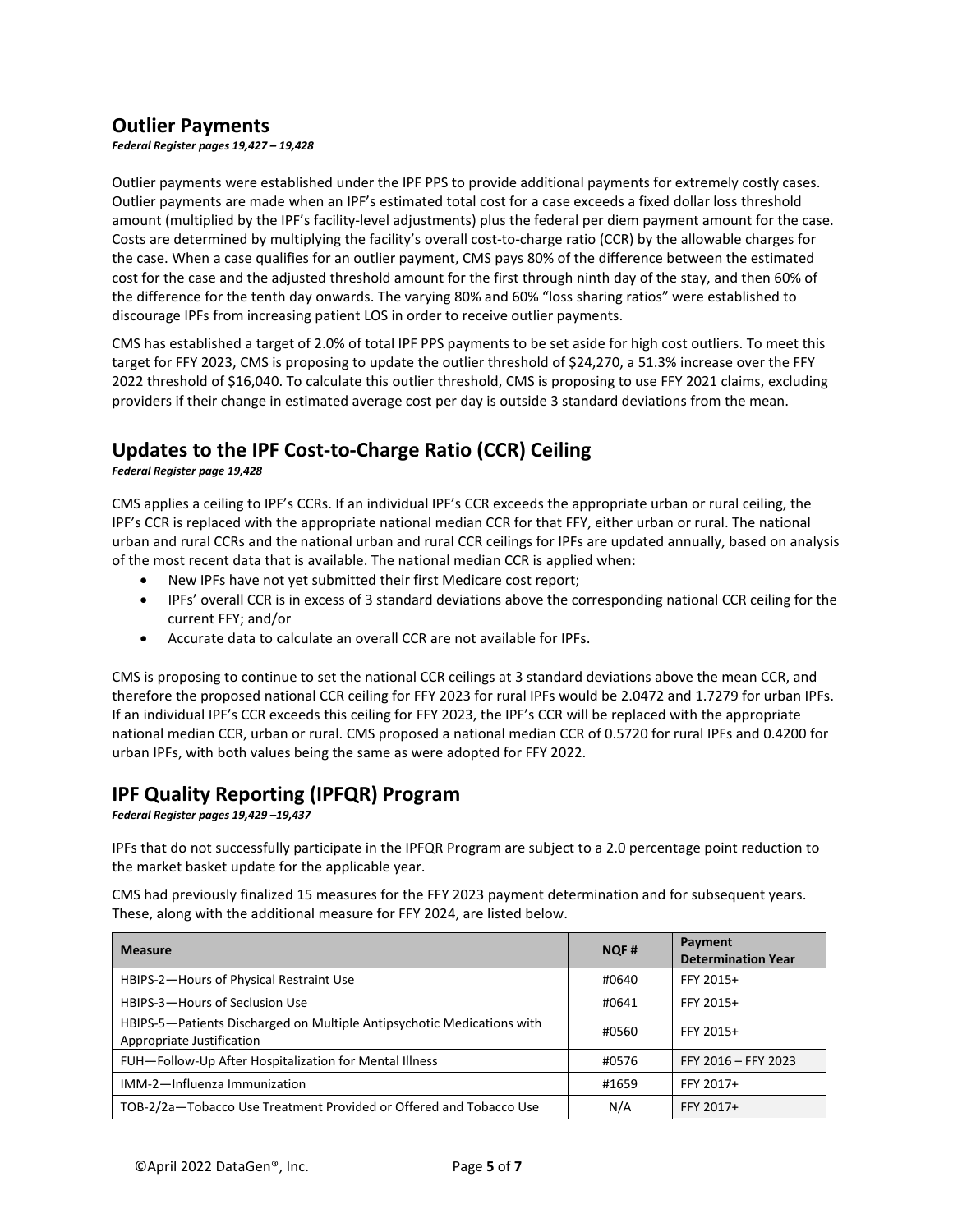| Treatment                                                                                                                                                           |            |                     |
|---------------------------------------------------------------------------------------------------------------------------------------------------------------------|------------|---------------------|
| TOB-3/3a Tobacco Use Treatment Provided or Offered at Discharge and<br>Tobacco Use Treatment at Discharge                                                           | N/A        | FFY 2018+           |
| SUB-2/2a Alcohol Use Brief Intervention Provided or Offered and Alcohol<br>Use Brief Intervention                                                                   | N/A        | FFY 2018+           |
| Transition record with specified elements received by discharged patients                                                                                           | N/A        | FFY 2018+           |
| Timely Transmission of Transition Record                                                                                                                            | N/A        | FFY 2018 - FFY 2023 |
| Screening for Metabolic Disorders Measure                                                                                                                           | N/A        | FFY 2018+           |
| SUB-3/3a Alcohol and Other Drug Use Disorder Treatment Provided or<br>Offered at Discharge and Alcohol and Other Drug Use Disorder Treatment at<br><b>Discharge</b> | N/A        | FFY 2019+           |
| 30-Day All-Cause Unplanned Readmission Following Psychiatric<br>Hospitalization in an Inpatient Facility                                                            | #2860      | FFY 2019+           |
| Medication Continuation Following Inpatient Psychiatric Discharge                                                                                                   | #3205      | FFY 2021+           |
| COVID-19 Healthcare Personnel (HCP) Vaccination Measure                                                                                                             | <b>TBD</b> | FFY 2023+           |
| Follow-Up After Psychiatric Hospitalization (FAPH)                                                                                                                  | N/A        | FFY 2024+           |

CMS is not making any proposals for the IPF QRP.

#### Request for Information – Overarching Principles for Measuring Healthcare Quality Disparities Across CMS Quality Programs *Federal Register pages 19,429 – 19,437*

CMS is working to advance health equity by designing, implementing, and operationalizing policies and programs that support health for all the people served by our programs, eliminating avoidable differences in health outcomes experienced by people who are disadvantaged or underserved, and providing care and support.

CMS requests comment on the following topics having to do with health equity:

- *"Identification of Goals and Approaches for Measuring Healthcare Disparities and Using Measure Stratification Across CMS Quality Reporting Programs*
	- o *The use of the within- and between-provider disparity methods in IPFs to present stratified measure results.*
	- o *The use of decomposition approaches to explain possible causes of measure performance disparities*
	- o *Alternative methods to identify disparities and the drivers of disparities*
- *Guiding Principles for Selecting and Prioritizing Measures for Disparity Reporting*
	- o *Principles to consider for prioritization of health equity measures and measures for disparity reporting, including prioritizing stratification for validated clinical quality measures, those measures with established disparities in care, measures that have adequate sample size and representation among healthcare providers and outcomes, and measures of appropriate access and care.*
- *Principles for Social Risk Factor and Demographic Data Selection and Use*
	- o *Principles to be considered for the selection of social risk factors and demographic data for use in collecting disparity data including the importance of expanding variables used in measure stratification to consider a wide range of social risk factors, demographic variables and other markers of historic disadvantage. In the absence of patient -reported data we will consider use of administrative data, area-based indicators and imputed variables as appropriate.*
- *Identification of Meaningful Performance Differences*
	- o *Ways that meaningful difference in disparity results should be considered.*
- *Guiding Principles for Reporting Disparity Measures*
	- o *Guiding principles for the use and application of the results of disparity measurement.*